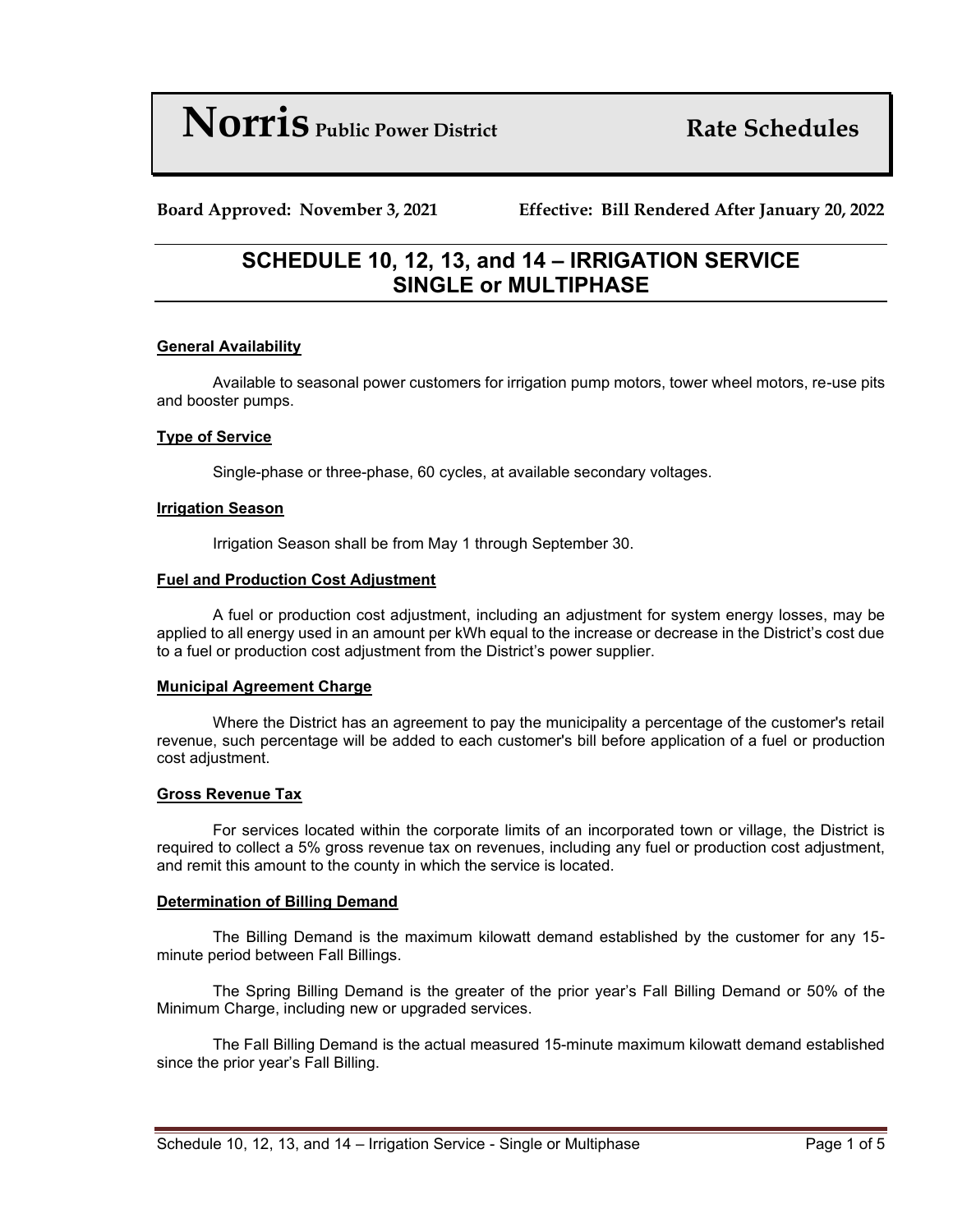#### **Billing Demand Adjustments for Power Factor Measurements Less Than 93%**

All irrigation services, with a maximum kilowatt demand reading of 15 kW or greater for any 15 minute period between Fall Billings, will be subject to a Billing Demand adjustment when the power factor measured during the Billing Demand period is less than 93%. The Billing Demand for the service will be increased by the percentage that the customer's power factor measured during the Billing Demand period is below 93%, with the maximum increase in Billing Demand being limited to 10%. The adjusted Billing Demand is calculated by multiplying the recorded Billing Demand by 93% and dividing by the recorded power factor measured during the Billing Demand period.

# **Rate Conversions**

- 1. During the Irrigation Season (May 1 September 30) (Subject to contractual obligations)
	- a. Rate 13 or 14 to Rate  $10 A$  payment of the difference between the Rate 10 and Rate 13 or 14 Billing Demand charges is required, plus a \$50 service fee. No conversion back to a controllable rate is permitted during that Irrigation Season.
	- b. Rate 13 to Rate 14 A payment of the difference between the Rate 14 and Rate 13 Billing Demand charges is required, plus a \$50 service fee. No conversion back to Rate 13 is permitted during that Irrigation Season.
	- c. Rate 14 Change in Operating Schedule  $A$  \$50 service fee is required to change control days. The change of control days is permitted once per season. The District may refuse this request if the total Billing Demand kW under control for each operating schedule becomes unbalanced.
	- d. Rate 10 to Rate 13 or 14 Not permitted during the Irrigation Season.
	- e. Rate 14 to Rate 13 Not permitted during the Irrigation Season.
	- f. All energy will be billed at the rate in effect at the end of the Irrigation Season.
- 2. During the Non-Irrigation Season (October 1 April 30) (Subject to contractual obligations)

A customer may change to any other irrigation rate during the non-Irrigation Season. A service fee of \$50 will be applied.

#### **Meter and Load Control Tampering**

Rules outlined in Service Regulations, Section 900.

#### **Service Regulations**

The District's Service Regulations are incorporated herein as part of these schedules.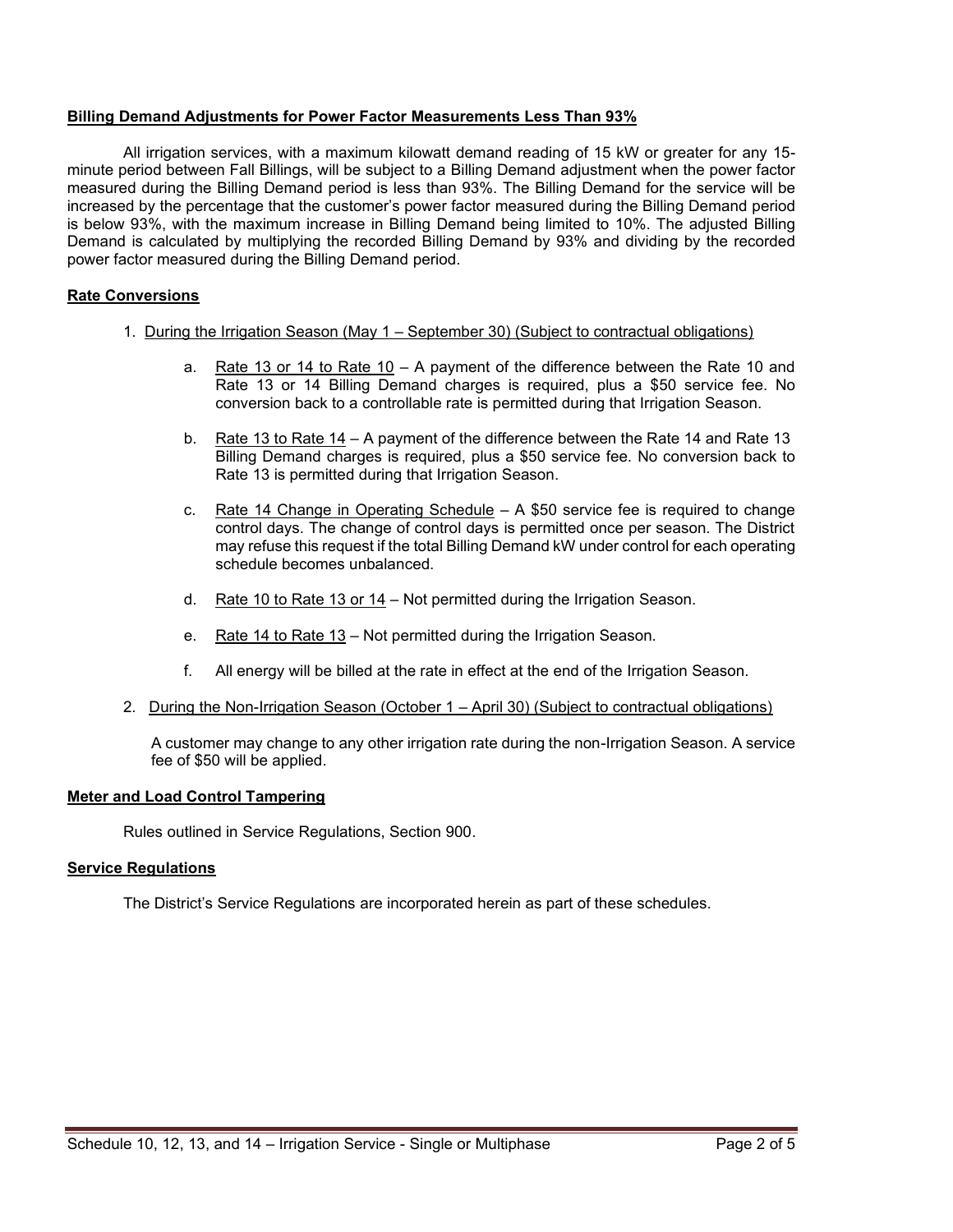# **RATE 10 - FULL SERVICE**

**Availability:** Motors of all sizes.

**Spring Demand Charge:** Billed by April 1, due April 20

\$36.85 per kW, based on the prior year's Fall Billing Demand

**Fall Demand Charge:** Billed by November 1, due November 20

\$36.85 per kW, based on the Billing Demand established since the prior year's Fall Billing

**Spring Demand Charge True-Up:** Billed by November 1, due November 20

\$36.85 multiplied by the current year's Fall Billing Demand less the Spring Billing Demand

**Energy Charge:** Billed by November 1, due November 20

| First 400 kWh per kW | \$0.1300 per kWh |
|----------------------|------------------|
| Over 400 kWh per kW  | \$0.0850 per kWh |

#### **Minimum Charge**

The minimum annual charge shall be the greater of:

1. The combined Spring and Fall Demand Charges.

2. A charge of \$300 for motors less than 20 horsepower or a charge of \$950 for motors 20 horsepower or greater.

3. Contract minimum.

#### **Non-Operating Relief**

The Fall Demand Charge shall be reduced by \$10.50/kW for customers consuming less than 5 (five) kWh's/kW since the prior year's Fall Billing.

**Operating Schedule:** Power available 100% of time, with exception of scheduled or unscheduled outages.

\*\*\*\*\*\*\*\*\*\*\*\*\*\*\*\*\*\*\*\*\*\*\*\*\*\*\*\*\*\*\*\*\*\*\*\*\*\*\*\*\*\*\*\*\*\*\*\*\*\*\*\*\*\*\*\*\*\*\*\*\*\*\*\*\*\*\*\*\*\*\*\*\*\*\*\*\*\*\*\*\*\*\*\*\*\*\*\*\*\*\*\*\*\*\*\*\*\*\*\*

# **RATE 12 - STANDBY**

**Type of Service:** Nonconnected - service maintained so it will be available the following year.

**Demand Charge:** Billed by April 1, due April 20

\$17.45 per kW, based on the prior year's Fall Billing Demand

#### **Minimum Charge**

The minimum annual charge shall be the greater of:

1. The Demand Charge.

2. A charge of \$70 for motors less than 20 horsepower or a charge of \$260 for motors 20 horsepower or greater.

3. Contract minimum.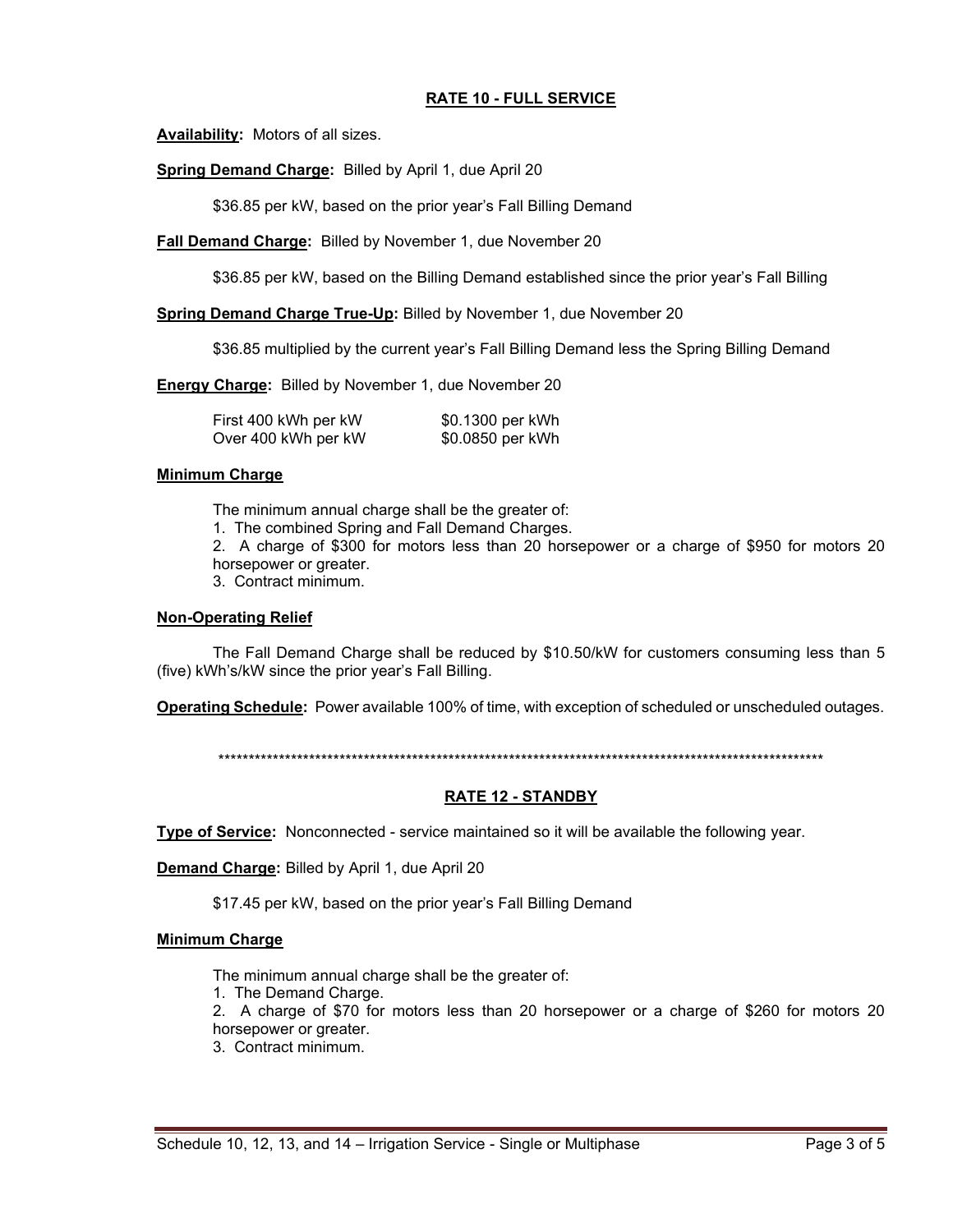# **RATE 12 – STANDBY CONTINUED**

**Application:** The District must receive a request for standby irrigation service in the form of the District's standard application for service by May 1 of the year for which standby service is desired. This application shall cover only one year with subsequent applications being required for additional years. If a customer wishes to change to Irrigation Rate Schedule 10, 13 or 14, such customer shall pay the difference between the Demand Charges of Rate Schedule 12 and that of Rate Schedule 10, 13 or 14.

\*\*\*\*\*\*\*\*\*\*\*\*\*\*\*\*\*\*\*\*\*\*\*\*\*\*\*\*\*\*\*\*\*\*\*\*\*\*\*\*\*\*\*\*\*\*\*\*\*\*\*\*\*\*\*\*\*\*\*\*\*\*\*\*\*\*\*\*\*\*\*\*\*\*\*\*\*\*\*\*\*\*\*\*\*\*\*\*\*\*\*\*\*\*\*\*\*\*\*\*

## **RATE 13 - ANYTIME INTERRUPTIBLE**

**Availability:** Motors 20 HP or greater.

**Spring Demand Charge:** Billed by April 1, due April 20

\$11.90 per kW, based on the prior year's Fall Billing Demand

**Fall Demand Charge:** Billed by November 1, due November 20

\$11.90 per kW, based on the Billing Demand established since the prior year's Fall Billing

**Spring Demand Charge True-Up:** Billed by November 1, due November 20

\$11.90 multiplied by the current year's Fall Billing Demand less the Spring Billing Demand

**Energy Charge:** Billed by November 1, due November 20

| First 400 kWh per kW | \$0.1050 per kWh |
|----------------------|------------------|
| Over 400 kWh per kW  | \$0.0600 per kWh |

#### **Minimum Charge**

The minimum annual charge shall be the greater of:

- 1. The combined Spring and Fall Demand Charges.
- 2. A charge of \$355.
- 3. Contract minimum.

**Operating Schedule:** Power will be available on Sunday through Saturday for the minimum hours of 11:00 p.m. to 9:00 a.m. Customers will be notified each day prior to 9:00 a.m. if any operations will not be allowed for the hours from 9:00 a.m. to 11:00 p.m.

- 1. No services will be interrupted more than twelve (12) hours in any one day Monday through Saturday or more than seventy-two (72) hours in any one calendar week.
- 2. No services will be interrupted more than six (6) hours on Sunday.
- 3. Power will be available on Memorial Day and Labor Day but may be interrupted on Independence Day. No services will be interrupted more than six (6) hours on Independence Day.
- 4. At its discretion, the District may interrupt service during operating hours normally allowed for operational concerns or emergency purposes.